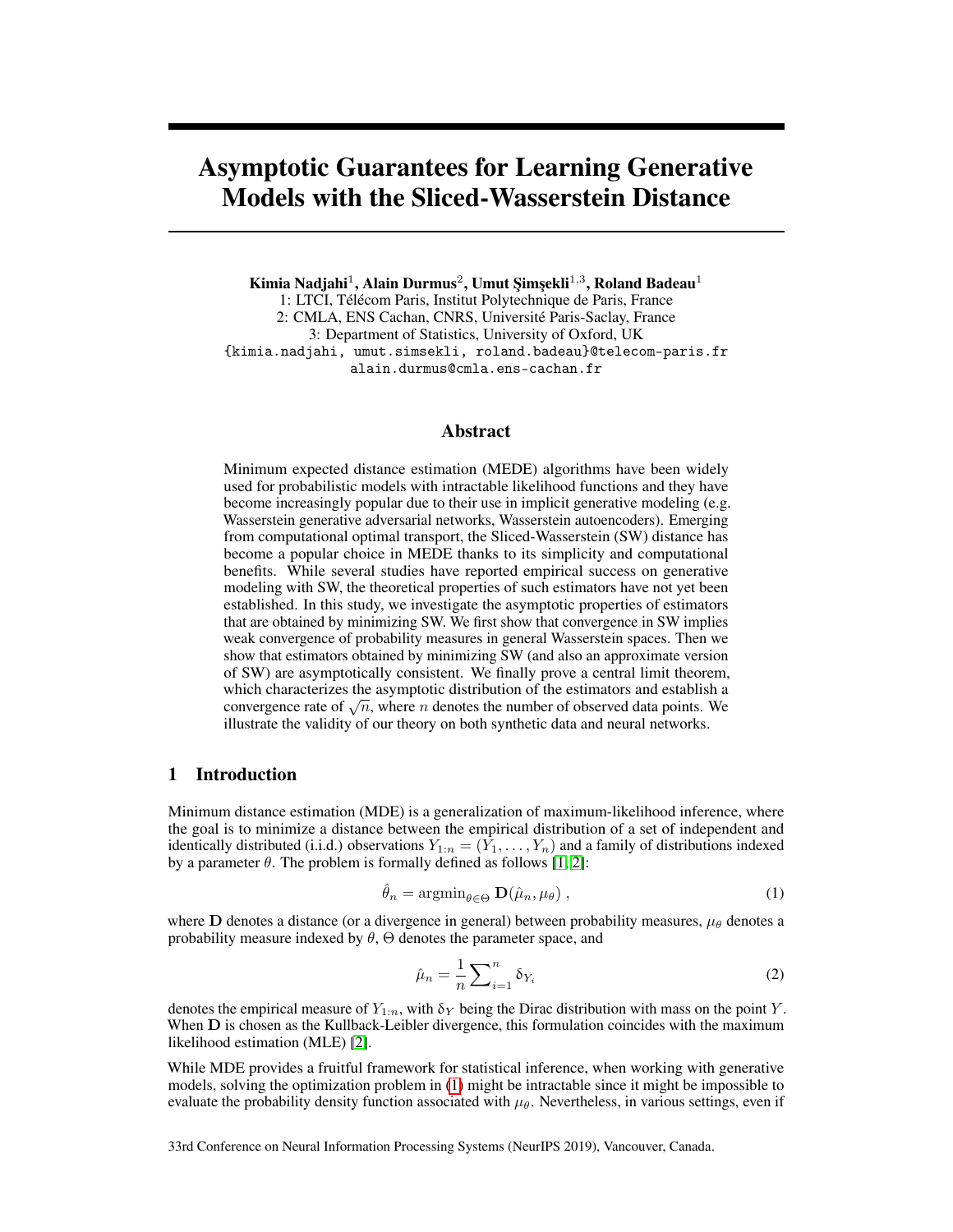the density is not available, one can still generate samples from the distribution  $\mu_{\theta}$ , and such samples turn out to be useful for making inference. More precisely, under such settings, a natural alternative to (1) is the minimum *expected* distance estimator, which is defined as follows [3]:

$$
\hat{\theta}_{n,m} = \operatorname{argmin}_{\theta \in \Theta} \mathbb{E} \left[ \mathbf{D}(\hat{\mu}_n, \hat{\mu}_{\theta,m}) | Y_{1:n} \right]. \tag{3}
$$

Here,

$$
\hat{\mu}_{\theta,m} = \frac{1}{m} \sum_{i=1}^{m} \delta_{Z_i} \tag{4}
$$

denotes the empirical distribution of  $Z_{1:m}$ , that is a sequence of i.i.d. random variables with distribution  $\mu_{\theta}$ . This algorithmic framework has computationally favorable properties since one can replace the expectation with a simple Monte Carlo average in practical applications.

In the context of MDE, distances that are based on optimal transport (OT) have become increasingly popular due to their computational and theoretical properties [4, 5, 6, 7, 8]. For instance, if we replace the distance  $D$  in (3) with the Wasserstein distance (defined in Section 2 below), we obtain the minimum expected Wasserstein estimator [3]. In the classical statistical inference setting, the typical use of such an estimator is to infer the parameters of a measure whose density does not admit an analytical closed-form formula [2]. On the other hand, in the implicit generative modeling (IGM) setting, this estimator forms the basis of two popular IGM strategies: Wasserstein generative adversarial networks (GAN) [4] and Wasserstein variational auto-encoders (VAE) [5] (cf. [9] for their relation). The goal of these two methods is to find the best parametric *transport map*  $T_{\theta}$ , such that  $T_{\theta}$ transforms a simple distribution  $\mu$  (e.g. standard Gaussian or uniform) to a potentially complicated data distribution  $\hat{\mu}_n$  by minimizing the Wasserstein distance between the transported distribution  $\mu_{\theta} = T_{\theta\sharp}\mu$  and  $\hat{\mu}_n$ , where  $\sharp$  denotes the push-forward operator, to be defined in the next section. In practice,  $\theta$  is typically chosen as a neural network, for which it is often impossible to evaluate the induced density  $\mu_{\theta}$ . However, one can easily generate samples from  $\mu_{\theta}$  by first generating a sample from  $\mu$  and then applying  $T_{\theta}$  to that sample, making minimum expected distance estimation (3) feasible for this setting. Motivated by its practical success, the theoretical properties of this estimator have been recently taken under investigation [10, 11] and very recently Bernton et al. [3] have established the consistency (for the general setting) and the asymptotic distribution (for one dimensional setting) of this estimator.

Even though estimation with the Wasserstein distance has served as a fertile ground for many generative modeling applications, except for the case when the measures are supported on  $\mathbb{R}^1$ , the computational complexity of minimum Wasserstein estimators rapidly becomes excessive with the increasing problem dimension, and developing accurate and efficient approximations is a highly non-trivial task. Therefore, there have been several attempts to use more practical alternatives to the Wasserstein distance [12, 6]. In this context, the Sliced-Wasserstein (SW) distance [13, 14, 15] has been an increasingly popular alternative to the Wasserstein distance, which is defined as an average of *one-dimensional* Wasserstein distances, which allows it to be computed in an efficient manner.

While several studies have reported empirical success on generative modeling with SW [16, 17, 18, 19], the theoretical properties of such estimators have not yet been fully established. Bonnotte [14] proved that SW is a proper metric, and in *compact* domains SW is equivalent to the Wasserstein distance, hence convergence in SW implies weak convergence in compact domains. [14] also analyzed the gradient flows based on SW, which then served as a basis for a recently proposed IGM algorithm [18]. Finally, recent studies [16, 20] investigated the sample complexity of SW and established bounds for the SW distance between two measures and their empirical instantiations.

In this paper, we investigate the asymptotic properties of estimators given in  $(1)$  and  $(3)$  when  $D$  is replaced with the SW distance. We first prove that convergence in SW implies weak convergence of probability measures defined on general domains, which generalizes the results given in [14]. Then, by using similar techniques to the ones given in [3], we show that the estimators defined by (1) and (3) are consistent, meaning that as the number of observations n increases the estimates will get closer to the data-generating parameters. We finally prove a central limit theorem (CLT) in the multidimensional setting, which characterizes the asymptotic distribution of these estimators and establishes a convergence rate of  $\sqrt{n}$ . The CLT that we prove is stronger than the one given in [3] in the sense that it is not restricted to the one-dimensional setting as opposed to [3].

We support our theory with experiments that are conducted on both synthetic and real data. We first consider a more classical statistical inference setting, where we consider a Gaussian model and a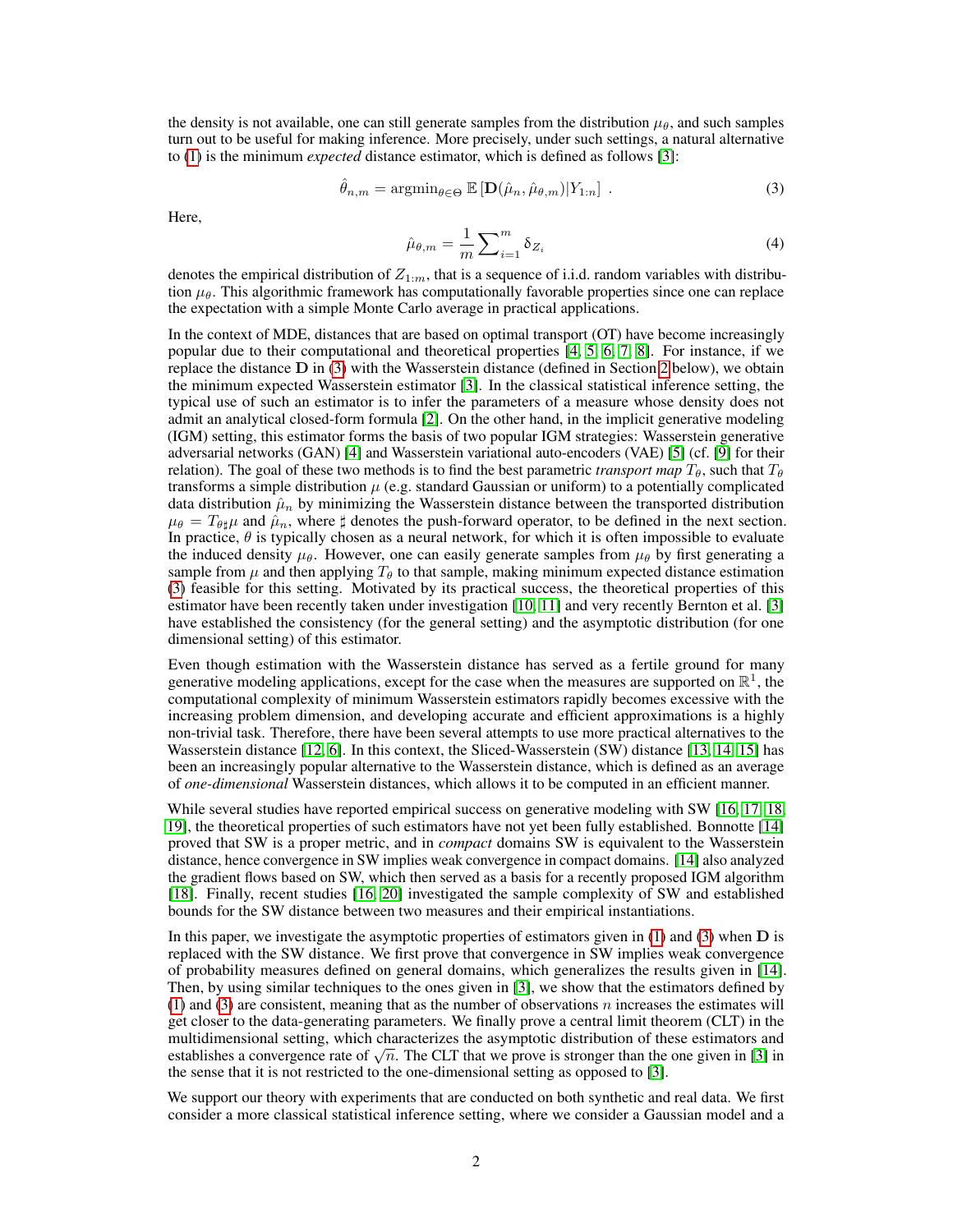multidimensional  $\alpha$ -stable model whose density is not available in closed-form. In both models, the experiments validate our consistency and CLT results. We further observe that, especially for high-dimensional problems, the estimators obtained by minimizing SW have significantly better computational properties when compared to the ones obtained by minimizing the Wasserstein distance, as expected. In the IGM setting, we consider the neural network-based generative modeling algorithm proposed in [16] and show that our results also hold in the real data setting as well.

## 2 Preliminaries and Technical Background

We consider a probability space  $(\Omega, \mathcal{F}, \mathbb{P})$  with associated expectation operator  $\mathbb{E}$ , on which all the random variables are defined. Let  $(Y_k)_{k \in \mathbb{N}}$  be a sequence of random variables associated with observations, where each observation takes value in  $Y \subset \mathbb{R}^d$ . We assume that these observations are i.i.d. according to  $\mu_* \in \mathcal{P}(Y)$ , where  $\mathcal{P}(Y)$  stands for the set of probability measures on Y.

A statistical model is a family of distributions on Y and is denoted by  $M = \{ \mu_{\theta} \in \mathcal{P}(Y), \ \theta \in \Theta \}$ , where  $\Theta \subset \mathbb{R}^{d_{\theta}}$  is the parametric space. In this paper, we focus on parameter inference for purely generative models: for all  $\theta \in \Theta$ , we can generate i.i.d. samples  $(Z_k)_{k \in \mathbb{N}^*} \in Y^{\mathbb{N}^*}$  from  $\mu_\theta$ , but the associated likelihood is numerically intractable. In the sequel,  $(Z_k)_{k \in \mathbb{N}^*}$  denotes an i.i.d. sequence from  $\mu_{\theta}$  with  $\theta \in \Theta$ , and for any  $m \in \mathbb{N}^*$ ,  $\hat{\mu}_{\theta,m} = (1/m) \sum_{i=1}^{m} \delta_{Z_i}$  denotes the corresponding empirical distribution.

Throughout our study, we assume that the following conditions hold: (1) Y, endowed with the Euclidean distance  $ρ$ , is a Polish space, (2)  $Θ$ , endowed with the distance  $ρ<sub>Θ</sub>$ , is a Polish space, (3)  $Θ$ is a σ-compact space, *i.e.* the union of countably many compact subspaces, and (4) parameters are identifiable, *i.e.*  $\mu_{\theta} = \mu_{\theta'}$  implies  $\theta = \theta'$ . We endow  $\mathcal{P}(Y)$  with the Lévy-Prokhorov distance  $d_{\mathcal{P}}$ , which metrizes the weak convergence by  $[21,$  Theorem 6.8] since Y is assumed to be a Polish space. We denote by  $Y$  the Borel  $\sigma$ -field of  $(Y, \rho)$ .

**Wasserstein distance.** For  $p \ge 1$ , we denote by  $\mathcal{P}_p(Y)$  the set of probability measures on Y with finite p'th moment:  $\mathcal{P}_p(Y) = \{ \mu \in \mathcal{P}(Y) : \int_Y ||y - y_0||^p d\mu(y) < +\infty, \text{ for some } y_0 \in Y \}.$  The Wasserstein distance of order p between any  $\mu, \nu \in \mathcal{P}_p(Y)$  is defined by [22],

$$
\mathbf{W}_p^p(\mu, \nu) = \inf_{\gamma \in \Gamma(\mu, \nu)} \left\{ \int_{\mathsf{Y} \times \mathsf{Y}} ||x - y||^p \, \mathrm{d}\gamma(x, y) \right\} \,, \tag{5}
$$

where  $\Gamma(\mu, \nu)$  is the set of probability measures  $\gamma$  on  $(Y \times Y, Y \otimes Y)$  satisfying  $\gamma(A \times Y) = \mu(A)$ and  $\gamma(Y \times A) = \nu(A)$  for any  $A \in \mathcal{B}(Y)$ . The space  $\mathcal{P}_p(Y)$  endowed with the distance  $W_p$  is a Polish space by [22, Theorem 6.18] since  $(Y, \rho)$  is assumed to be Polish.

The one-dimensional case is a favorable scenario for which computing the Wasserstein distance of order p between  $\mu, \nu \in \mathcal{P}_p(\mathbb{R})$  becomes relatively easy since it has a closed-form formula, given by [23, Theorem 3.1.2.(a)]:

$$
\mathbf{W}_p^p(\mu,\nu) = \int_0^1 \left| F_\mu^{-1}(t) - F_\nu^{-1}(t) \right|^p dt = \int_{\mathbb{R}} \left| s - F_\nu^{-1}(F_\mu(s)) \right|^p d\mu(s) , \tag{6}
$$

where  $F_{\mu}$  and  $F_{\nu}$  denote the cumulative distribution functions (CDF) of  $\mu$  and  $\nu$  respectively, and  $F_{\mu}^{-1}$  and  $F_{\nu}^{-1}$  are the quantile functions of  $\mu$  and  $\nu$  respectively. For empirical distributions, (6) is calculated by simply sorting the  $n$  samples drawn from each distribution and computing the average cost between the sorted samples.

Sliced-Wasserstein distance. The analytical form of the Wasserstein distance for one-dimensional distributions is an attractive property that gives rise to an alternative metric referred to as the Sliced-Wasserstein (SW) distance [13, 15]. The idea behind SW is to first, obtain a family of one-dimensional representations for a higher-dimensional probability distribution through linear projections, and then, compute the average of the Wasserstein distance between these one-dimensional representations.

More formally, let  $\mathbb{S}^{d-1} = \{u \in \mathbb{R}^d : ||u|| = 1\}$  be the *d*-dimensional unit sphere, and denote by  $\langle \cdot, \cdot \rangle$  the Euclidean inner-product. For any  $u \in \mathbb{S}$ , we define  $u^*$  the linear form associated with u for any  $y \in Y$  by  $u^*(y) = \langle u, y \rangle$ . The Sliced-Wasserstein distance of order p is defined for any  $\mu, \nu \in \mathcal{P}_p(\mathsf{Y})$  as,

$$
\mathbf{SW}_p^p(\mu,\nu) = \int_{\mathbb{S}^{d-1}} \mathbf{W}_p^p(u_\sharp^{\star}\mu, u_\sharp^{\star}\nu) \mathrm{d}\sigma(u) \tag{7}
$$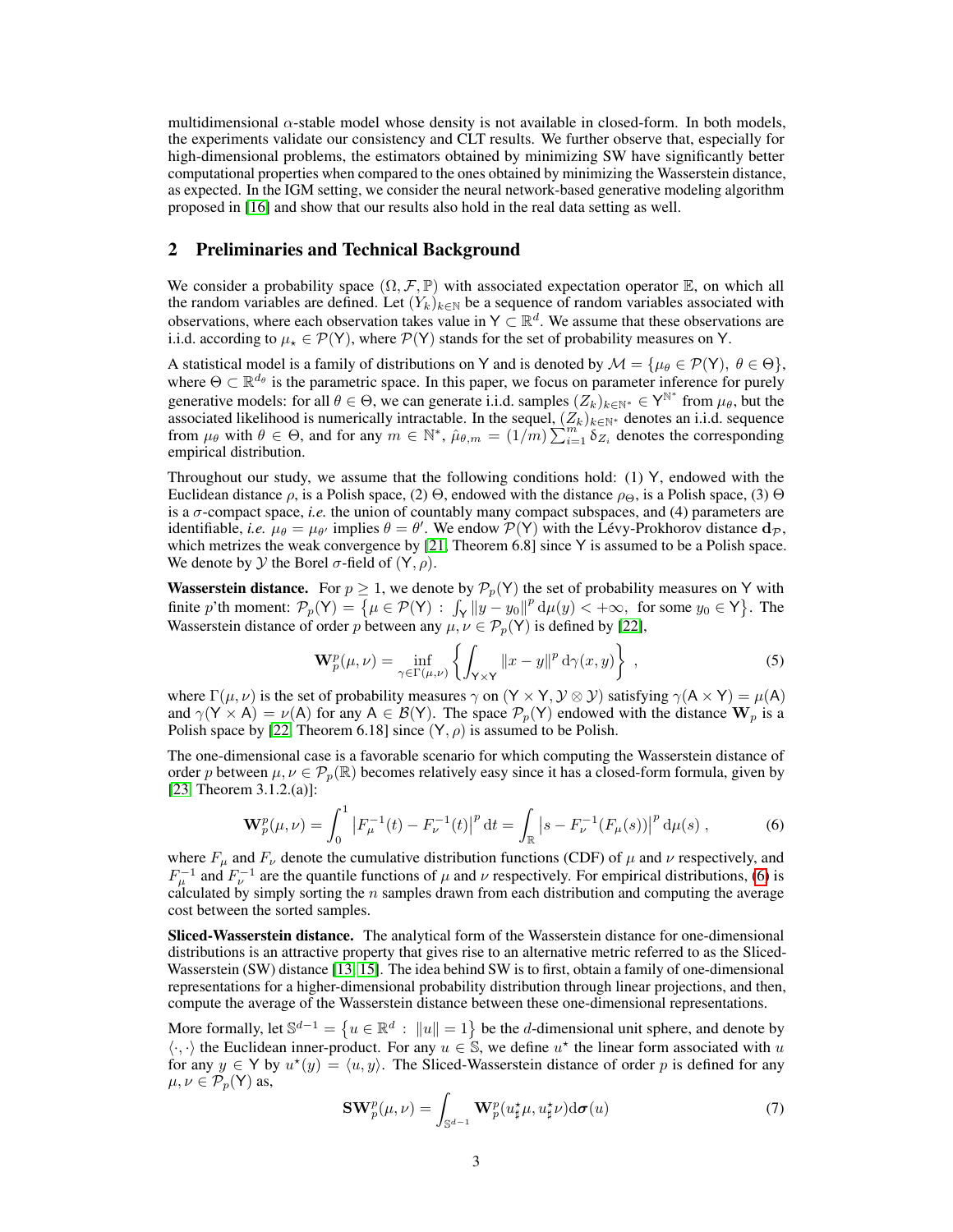where  $\sigma$  is the uniform distribution on  $\mathbb{S}^{d-1}$  and for any measurable function  $f : Y \to \mathbb{R}$  and  $\zeta \in \mathcal{P}(Y)$ ,  $f_{\sharp} \zeta$  is the push-forward measure of  $\zeta$  by f, *i.e.* for any  $A \in \mathcal{B}(\mathbb{R})$ ,  $f_{\sharp} \zeta(A) = \zeta(f^{-1}(A))$ where  $f^{-1}(A) = \{ y \in Y : f(y) \in A \}.$ 

 $\text{SW}_p$  is a distance on  $\mathcal{P}_p(\text{Y})$  [14] and has important practical implications: in practice, the integration in (7) is approximated using a Monte Carlo scheme that randomly draws a finite set of samples from  $\sigma$  on  $\mathbb{S}^{d-1}$  and replaces the integral with a finite-sample average. Therefore, the evaluation of the SW distance between  $\mu, \nu \in \mathcal{P}_p(Y)$  has significantly lower computational requirements than the Wasserstein distance, since it consists in solving several one-dimensional optimal transport problems, which have closed-form solutions.

## 3 Asymptotic Guarantees for Minimum Sliced-Wasserstein Estimators

We define the *minimum Sliced-Wasserstein estimator* (MSWE) *of order* p as the estimator obtained by plugging SW<sup>p</sup> in place of D in (1). Similarly, we define the *minimum expected Sliced-Wasserstein estimator* (MESWE) *of order* p as the estimator obtained by plugging  $\text{SW}_p$  in place of D in (3). In the rest of the paper, MSWE and MESWE will be denoted by  $\hat{\theta}_n$  and  $\hat{\theta}_{n,m}$  respectively.

We present the asymptotic properties that we derived for MSWE and MESWE, namely their existence and consistency. We study their measurability in Section 2.2 of the supplementary document. We also formulate a CLT that characterizes the asymptotic distribution of MSWE and establishes a convergence rate for any dimension. We provide all the proofs in Section 3 of the supplementary document. Note that, since the Sliced-Wasserstein distance is an average of one-dimensional Wasserstein distances, some proofs are, inevitably, similar to the proofs done in [3]. However, the adaptation of these techniques to the SW case is made possible by the identification of novel properties regarding the topology induced by the SW distance, to the best of our knowledge, which we establish for the first time in this study.

#### 3.1 Topology induced by the Sliced-Wasserstein distance

We begin this section by a useful result which we believe is interesting on its own and implies that the topology induced by  $\tilde{\textbf{SW}}_p$  on  $\mathcal{P}_p(\mathbb{R}^d)$  is finer than the weak topology induced by the Lévy-Prokhorov metric  $d_{\mathcal{P}}$ .

**Theorem 1.** Let  $p \in [1, +\infty)$ . The convergence in  $\text{SW}_p$  implies the weak convergence in  $\mathcal{P}(\mathbb{R}^d)$ . In *other words, if*  $(\mu_k)_{k \in \mathbb{N}}$  *is a sequence of measures in*  $\mathcal{P}_p(\mathbb{R}^d)$  *satisfying*  $\lim_{k \to +\infty} \mathbf{SW}_p(\mu_k, \mu) = 0$ *,* with  $\mu \in \mathcal{P}_p(\mathbb{R}^d)$ , then  $(\mu_k)_{k \in \mathbb{N}} \stackrel{w}{\to} \mu$ .

The property that convergence in  $\text{SW}_p$  implies weak convergence has already been proven in [14] only for *compact* domains. While the implication of weak convergence is one of the most crucial requirements that a distance metric should satisfy, to the best of our knowledge, this implication has not been proved for general domains before. In [14], the main proof technique was based on showing that  $\mathbf{SW}_p$  is equivalent to  $\mathbf{W}_p$  in compact domains, whereas we follow a different path and use the Lévy characterization.

#### 3.2 Existence and consistency of MSWE and MESWE

In our next set of results, we will show that both MSWE and MESWE are consistent, in the sense that, when the number of observations n increases, the estimators will converge to a parameter  $\theta_{\star}$ that minimizes the ideal problem  $\theta \mapsto SW_p(\mu_*, \mu_\theta)$ . Before we make this argument more precise, let us first present the assumptions that will imply our results.

**A1.** *The map*  $\theta \mapsto \mu_{\theta}$  *is continuous from*  $(\Theta, \rho_{\Theta})$  *to*  $(\mathcal{P}(Y), d_{\mathcal{P}})$ *, i.e. for any sequence*  $(\theta_n)_{n \in \mathbb{N}}$  *in*  $\Theta$ *, satisfying*  $\lim_{n\to+\infty} \rho_{\Theta}(\theta_n,\theta) = 0$ *, we have*  $(\mu_{\theta_n})_{n\in\mathbb{N}} \stackrel{w}{\to} \mu_{\theta}$ *.* 

A2. *The data-generating process is such that*  $\lim_{n\to+\infty} SW_p(\hat{\mu}_n, \mu_\star) = 0$ , P-almost surely.

A3. There exists  $\epsilon > 0$ , such that setting  $\epsilon_{\star} = \inf_{\theta \in \Theta} SW_p(\mu_{\star}, \mu_{\theta})$ , the set  $\Theta_{\epsilon}^{\star} = \{ \theta \in \Theta :$  $\mathbf{SW}_p(\mu_\star, \mu_\theta) \leq \epsilon_\star + \epsilon$  *is bounded.* 

These assumptions are mostly related to the identifiability of the statistical model and the regularity of the data generating process. They are arguably mild assumptions, analogous to those that have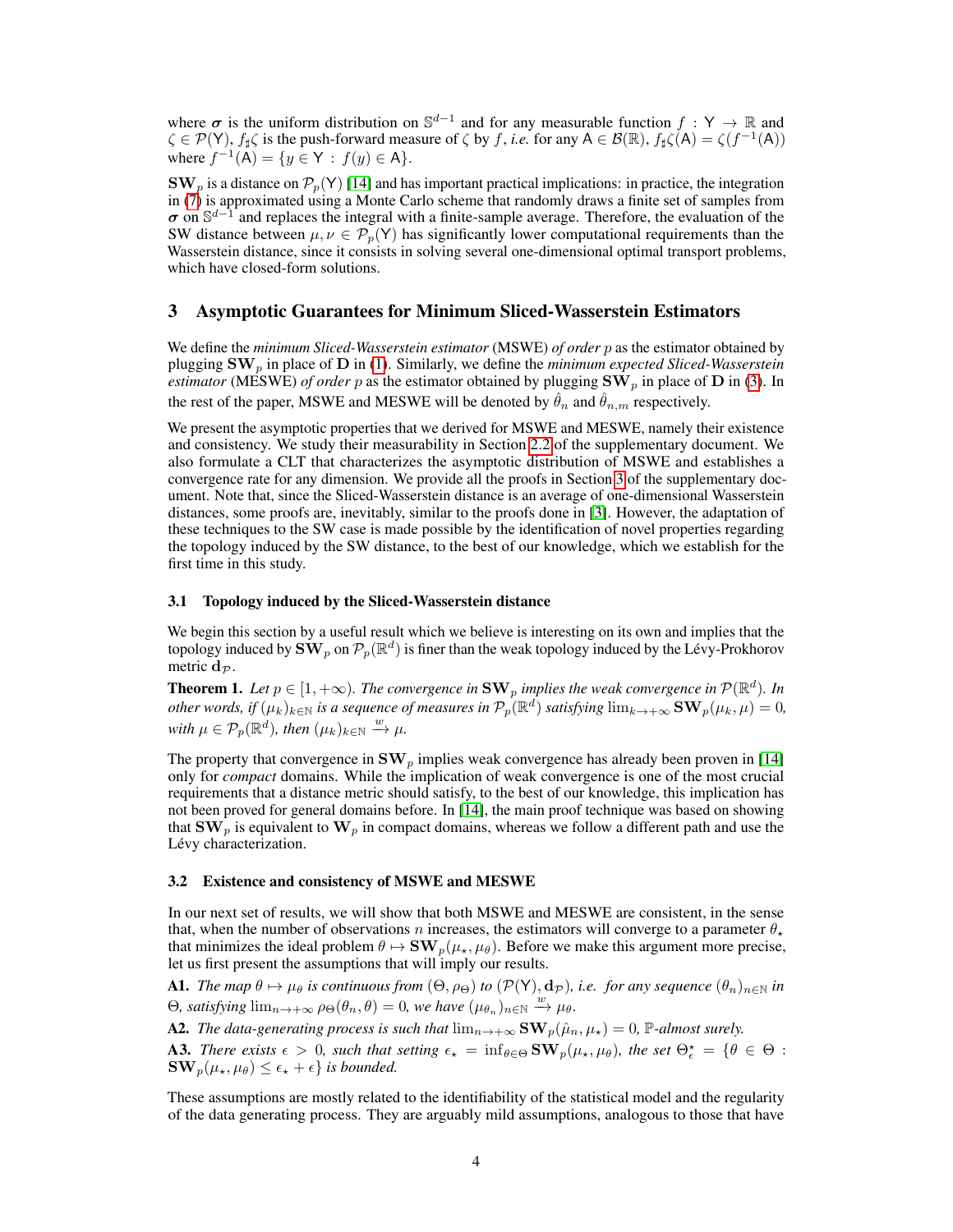already been considered in the literature [3]. Note that, without Theorem 1, the formulation and use of A2 in our proofs in the supplementary document would not be possible. In the next result, we establish the consistency of MSWE.

**Theorem 2** (Existence and consistency of MSWE). Assume A1, A2 and A3. There exists  $E \in \mathcal{F}$ *with*  $\mathbb{P}(\mathsf{E}) = 1$  *such that, for all*  $\omega \in \mathsf{E}$ *,* 

$$
\lim_{n \to +\infty} \inf_{\theta \in \Theta} \mathbf{SW}_p(\hat{\mu}_n(\omega), \mu_\theta) = \inf_{\theta \in \Theta} \mathbf{SW}_p(\mu_\star, \mu_\theta), \text{ and}
$$
\n(8)

lim sup  $\limsup_{n\to+\infty} \operatorname{argmin}_{\theta \in \Theta} \mathbf{SW}_p(\hat{\mu}_n(\omega), \mu_\theta) \subset \operatorname{argmin}_{\theta \in \Theta} \mathbf{SW}_p(\mu_\star, \mu_\theta)$ , (9)

*where*  $\hat{\mu}_n$  *is defined by* (2)*. Besides, for all*  $\omega \in E$ *, there exists*  $n(\omega)$  *such that, for all*  $n \geq n(\omega)$ *, the set* argmin $_{\theta \in \Theta}$ **SW**<sub>p</sub>( $\hat{\mu}_n(\omega), \mu_{\theta}$ ) *is non-empty.* 

Our proof technique is similar to the one given in [3]. This result shows that, when the number of observations goes to infinity, the estimate  $\hat{\theta}_n$  will converge to a global minimizer of the problem  $\min_{\theta \in \Theta} \mathbf{SW}_p(\mu_{\star}, \mu_{\theta}).$ 

In our next result, we prove a similar property for MESWEs as  $min(m, n)$  goes to infinity. In order to increase clarity, and without loss of generality, in this setting, we consider  $m$  as a function of  $n$ such that  $\lim_{n\to+\infty} m(n) = +\infty$ . Now, we derive an analogous version of Theorem 2 for MESWE. For this result, we need to introduce another continuity assumption.

**A4.** *If*  $\lim_{n\to+\infty} \rho_{\Theta}(\theta_n, \theta) = 0$ , then  $\lim_{n\to+\infty} \mathbb{E}[\mathbf{SW}_p(\mu_{\theta_n}, \hat{\mu}_{\theta_n,n})|Y_{1:n}] = 0$ .

The next theorem establishes the consistency of MESWE.

**Theorem 3** (Existence and consistency of MESWE). Assume A1, A2, A3 and A4. Let  $(m(n))_{n\in\mathbb{N}^*}$ *be an increasing sequence satisfying*  $\lim_{n\to+\infty} m(n) = +\infty$ *. There exists a set*  $\mathsf{E} \subset \Omega$  *with*  $\mathbb{P}(\mathsf{E}) = 1$  *such that, for all*  $w \in \mathsf{E}$ *,* 

$$
\lim_{n \to +\infty} \inf_{\theta \in \Theta} \mathbb{E} \left[ \mathbf{SW}_p(\hat{\mu}_n, \hat{\mu}_{\theta, m(n)}) \middle| Y_{1:n} \right] = \inf_{\theta \in \Theta} \mathbf{SW}_p(\mu_\star, \mu_\theta), \text{ and}
$$
 (10)

 $\limsup_{n \to +\infty} \operatorname{argmin}_{\theta \in \Theta} \mathbb{E} \left[ \mathbf{SW}_p(\hat{\mu}_n, \hat{\mu}_{\theta, m(n)}) \big| Y_{1:n} \right] \subset \operatorname{argmin}_{\theta \in \Theta} \mathbf{SW}_p(\mu_\star, \mu_\theta)$ , (11)  $n\rightarrow+\infty$ 

*where*  $\hat{\mu}_n$  *and*  $\hat{\mu}_{\theta,m(n)}$  *are defined by* (2) *and* (4) *respectively. Besides, for all*  $\omega \in E$ *, there exists*  $n(\omega)$  *such that, for all*  $n \geq n(\omega)$ *, the set*  $\operatorname{argmin}_{\theta \in \Theta} \mathbb{E}[\mathbf{SW}_p(\hat{\mu}_n, \hat{\mu}_{\theta, m(n)}) | Y_{1:n}]$  *is non-empty.* 

Similar to Theorem 2, this theorem shows that, when the number of observations goes to infinity, the estimator obtained with the expected distance will converge to a global minimizer.

#### 3.3 Convergence of MESWE to MSWE

In practical applications, we can only use a finite number of generated samples  $Z_{1:m}$ . In this subsection, we analyze the case where the observations  $Y_{1:n}$  are kept fixed while the number of generated samples increases, *i.e.*  $m \to +\infty$  and we show in this scenario that MESWE converges to MSWE, assuming the latter exists.

Before deriving this result, we formulate a technical assumption below.

**A5.** *For some*  $\epsilon > 0$  *and*  $\epsilon_n = \inf_{\theta \in \Theta} \mathbf{SW}_p(\hat{\mu}_n, \mu_\theta)$ *, the set*  $\Theta_{\epsilon,n} = \{\theta \in \Theta : \mathbf{SW}_p(\hat{\mu}_n, \mu_\theta) \leq \epsilon_n\}$  $\{\epsilon_n + \epsilon\}$  *is bounded almost surely.* 

**Theorem 4** (MESWE converges to MSWE as  $m \rightarrow +\infty$ ). *Assume A1, A4 and A5. Then,* 

$$
\lim_{m \to +\infty} \inf_{\theta \in \Theta} \mathbb{E} \left[ \mathbf{SW}_p(\hat{\mu}_n, \hat{\mu}_{\theta, m}) | Y_{1:n} \right] = \inf_{\theta \in \Theta} \mathbf{SW}_p(\hat{\mu}_n, \mu_\theta)
$$
(12)

$$
\limsup_{m \to +\infty} \operatorname{argmin}_{\theta \in \Theta} \mathbb{E} \left[ \mathbf{SW}_p(\hat{\mu}_n, \hat{\mu}_{\theta, m}) | Y_{1:n} \right] \subset \operatorname{argmin}_{\theta \in \Theta} \mathbf{SW}_p(\hat{\mu}_n, \mu_\theta) \tag{13}
$$

*Besides, there exists*  $m^*$  *such that, for any*  $m \geq m^*$ *, the set*  $\mathrm{argmin}_{\theta \in \Theta} \mathbb{E} \left[ \mathbf{SW}_p(\hat{\mu}_n, \hat{\mu}_{\theta, m}) | Y_{1:n} \right]$  *is non-empty.*

This result shows that MESWE would be indeed promising in practice, as one get can more accurate estimations by increasing  $m$ .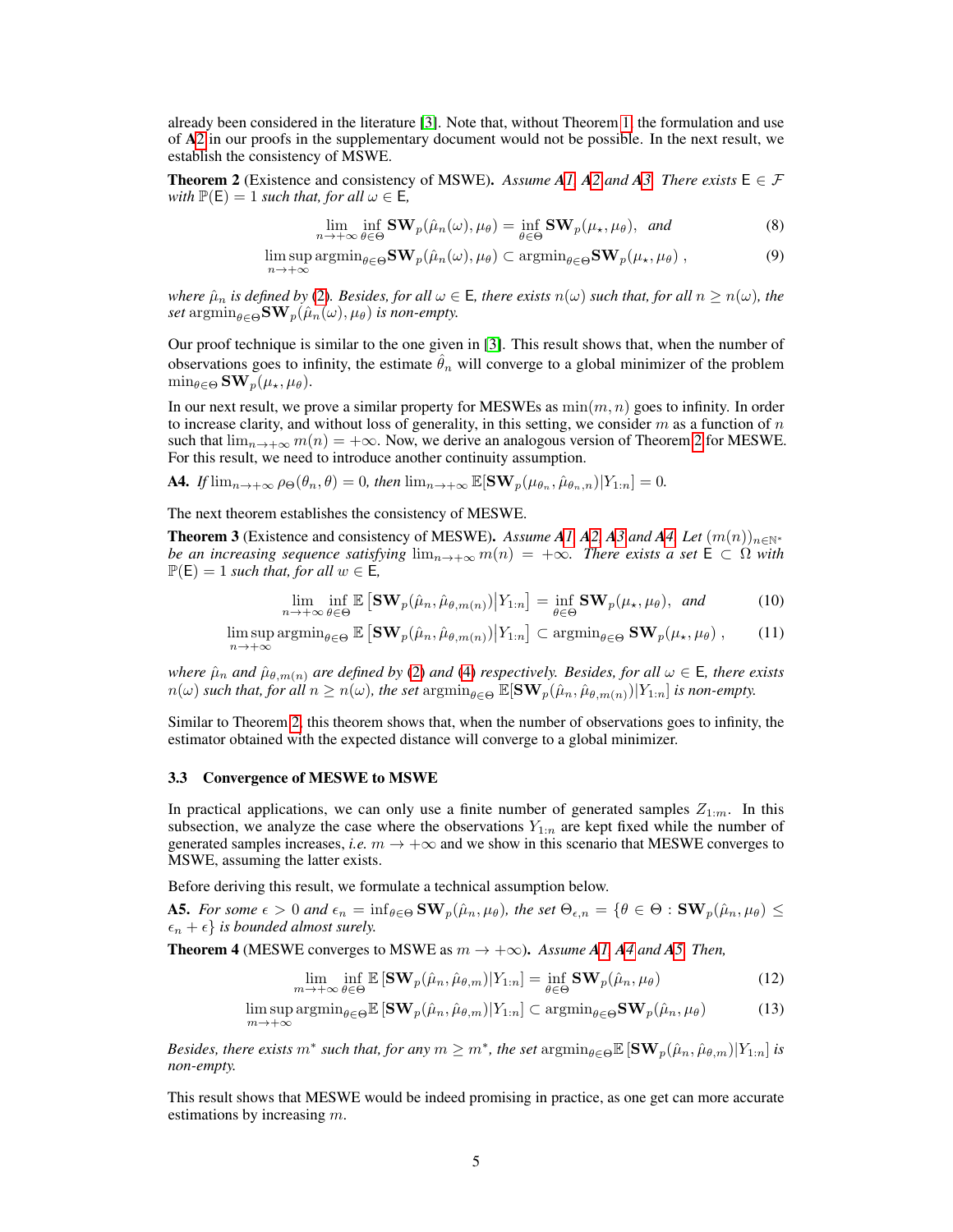#### 3.4 Rate of convergence and the asymptotic distribution

In our last set of theoretical results, we investigate the asymptotic distribution of MSWE and we establish a rate of convergence. We now suppose that we are in the well-specified setting, *i.e.* there exists  $\theta_{\star}$  in the interior of  $\Theta$  such that  $\mu_{\theta_{\star}} = \mu_{\star}$ , and we consider the following two assumptions. For any  $u \in \mathbb{S}^{d-1}$  and  $t \in \mathbb{R}$ , we define  $F_{\theta}(u, t) = \int_{\mathsf{Y}} \mathbb{1}_{(-\infty, t]}(\langle u, y \rangle) d\mu_{\theta}(y)$ . Note that for any  $u \in \mathbb{S}^{d-1}$ ,  $F_{\theta}(u, \cdot)$  is the cumulative distribution function (CDF) associated to the measure  $u^*_{\sharp} \mu_{\theta}$ .

**A6.** For all  $\epsilon > 0$ , there exists  $\delta > 0$  such that  $\inf_{\theta \in \Theta: \ \rho_{\Theta}(\theta, \theta_*) \geq \epsilon} SW_1(\mu_{\theta_*}, \mu_{\theta}) > \delta$ .

Let  $\mathcal{L}^1(\mathbb{S}^{d-1}\times\mathbb{R})$  denote the class of functions that are absolutely integrable on the domain  $\mathbb{S}^{d-1}\times\mathbb{R}$ , with respect to the measure  $d\sigma \otimes$  Leb, where Leb denotes the Lebesgue measure.

**A7.** Assume that there exists a measurable function  $D_{\star} = (D_{\star,1}, \ldots, D_{\star, d_{\theta}}) : \mathbb{S}^{d-1} \times \mathbb{R} \mapsto \mathbb{R}^{d_{\theta}}$ such that for each  $i = 1, \ldots, d_{\theta}, D_{\star,i} \in \mathcal{L}^1(\mathbb{S}^{d-1} \times \mathbb{R})$  and

$$
\int_{\mathbb{S}^{d-1}} \int_{\mathbb{R}} |F_{\theta}(u,t) - F_{\theta_{\star}}(u,t) - \langle \theta - \theta_{\star}, D_{\star}(u,t) \rangle| \, \mathrm{d}t \mathrm{d}\sigma(u) = \epsilon(\rho_{\Theta}(\theta,\theta_{\star})) \;,
$$

 $where \epsilon : \mathbb{R}_+ \to \mathbb{R}_+$  *satisfies*  $\lim_{t\to 0} \epsilon(t) = 0$ . Besides,  $\{D_{\star,i}\}_{i=1}^{d_{\theta}}$  are linearly independent in  $\mathcal{L}^1(\mathbb{S}^{d-1}\times\mathbb{R})$ .

For any  $u \in \mathbb{S}^{d-1}$ , and  $t \in \mathbb{R}$ , define:  $\hat{F}_n(u,t) = n^{-1} \operatorname{card}\{i \in \{1,\ldots,n\} : \langle u, Y_i \rangle \le t\}$ , where card denotes the cardinality of a set, and for any  $u \in \mathbb{S}^{d-1}$ ,  $\hat{F}_n(u, \cdot)$  is the CDF associated to the measure  $u^*_{\sharp}\hat{\mu}_n$ .

**A8.** There exists a random element  $G_\star : \mathbb{S}^{d-1}\times \mathbb{R} \mapsto \mathbb{R}$  such that the stochastic process  $\sqrt{n}(\hat{F}_n-F_{\theta_\star})$ *converges weakly in*  $\mathcal{L}_1(\mathbb{S}^{d-1}\times\mathbb{R})$  *to*  $G_\star$ <sup>1</sup>.

Theorem 5. *Assume A1, A2, A3, A6, A7 and A8. Then, the asymptotic distribution of the goodnessof-fit statistic is given by,*

$$
\sqrt{n} \inf_{\theta \in \Theta} \mathbf{SW}_1(\hat{\mu}_n, \mu_\theta) \xrightarrow{w} \inf_{\theta \in \Theta} \int_{\mathbb{S}^{d-1}} \int_{\mathbb{R}} |G_{\star}(u, t) - \langle \theta, D_{\star}(u, t) \rangle| \, \mathrm{d}t \mathrm{d}\sigma(u), \quad \text{as } n \to +\infty,
$$

*where*  $\hat{\mu}_n$  *is defined by* (2).

**Theorem 6.** Assume A1, A2, A3, A6, A7 and A8. Suppose also that the random map  $\theta \mapsto$  $\int_{\mathbb{S}^{d-1}}\int_{\mathbb{R}}|G_{\star}(u,t)-\langle\theta,D_{\star}(u,t)\rangle|\, \mathrm{d} t\mathrm{d}\sigma(u)$  has a unique infimum almost surely. Then, MSWE with  $p = 1$  *satisfies,* 

$$
\sqrt{n}(\hat{\theta}_n - \theta_\star) \xrightarrow{w} \operatorname{argmin}_{\theta \in \Theta} \int_{\mathbb{S}^{d-1}} \int_{\mathbb{R}} |G_\star(u,t) - \langle \theta, D_\star(u,t) \rangle| \, \mathrm{d}t \mathrm{d}\sigma(u), \quad \text{as } n \to +\infty,
$$

*where*  $\hat{\theta}_n$  *is defined by* (1) *with*  $\textbf{SW}_1$  *in place of*  $\textbf{D}$ *.* 

These results show that the estimator and the associated goodness-of-fit statistics will converge to a random variable in distribution, where the rate of convergence is  $\sqrt{n}$ . Note that  $G_{\star}$  is defined as a random element (see A8), therefore we can not claim that the convergence in distribution derived in Theorem 5 and 6 implies the convergence in probability.

This CLT is also inspired by [3], where they identified the asymptotic distribution associated to the minimum Wasserstein estimator. However, since  $W_p$  admits an analytical form only when  $d = 1$ , their result is restricted to the scalar case, and in their conclusion, [3] conjecture that the rate of the minimum Wasserstein estimators would depend negatively on the dimension of the observation space. On the contrary, since  $\mathbf{SW}_p$  is defined in terms of one-dimensional  $\mathbf{W}_p$  distances, we circumvent the curse of dimensionality and our result holds for any finite dimension. While the perceived computational burden has created a pessimism in the machine learning community about the use of Wasserstein-based methods in large dimensional settings, which motivated the rise of regularized optimal transport [26], we believe that our findings provide an interesting counter-example to this conception.

<sup>&</sup>lt;sup>1</sup>Under mild assumptions on the tails of  $u^*_{\sharp}\mu_{\star}$  for any  $u \in \mathbb{S}^{d-1}$ , we believe that one can prove that A8 holds in general by extending [24, Proposition 3.5] and [25, Theorem 2.1a].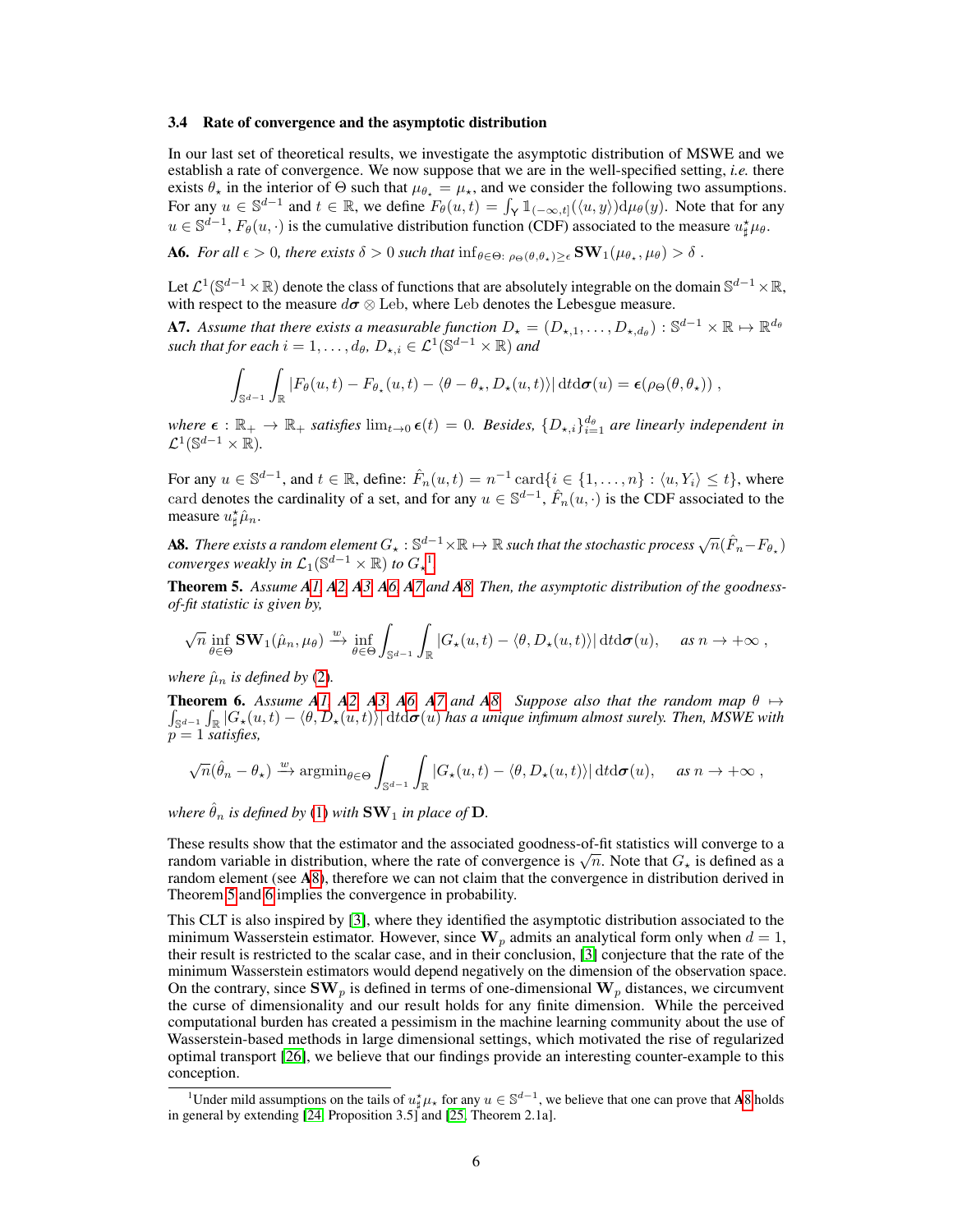

Figure 2: Min. SW estimation on Gaussians in  $\mathbb{R}^{10}$ . Figure 2a and Figure 2b show the mean squared error between  $(m_\star, \sigma_\star^2) = (0, 1)$  and MSWE  $(\hat{m}_n, \hat{\sigma}_n^2)$  (resp. MESWE  $(\hat{m}_{n,n}, \hat{\sigma}_{n,n}^2)$ ) for  $n$ from 10 to 10 000, illustrating Theorems 2 and 3. Figure 2c shows the error between  $(\hat{\mathbf{m}}_n, \hat{\sigma}_n^2)$  and  $(\hat{\mathbf{m}}_{n,m}, \hat{\sigma}_{n,m}^2)$  for 2000 observations and m from 10 to 10 000, to illustrate Theorem 4. Results are averaged over 100 runs, the shaded areas represent the standard deviation.

### 4 Experiments

We conduct experiments on synthetic and real data to empirically confirm our theorems. We explain in Section 4 of the supplementary document the optimization methods used to find the estimators. Specifically, we can use stochastic iterative optimization algorithm (e.g., stochastic gradient descent). Note that, since we calculate (expected) SW with Monte Carlo approximations over a finite set of projections (and a finite number of *'generated datasets'*), MSWE and MESWE fall into the category of doubly stochastic algorithms. Our experiments on synthetic data actually show that using only one random projection and one randomly generated dataset at each iteration of the optimization process is enough to illustrate our theorems. We provide the code to reproduce the experiments.2

Multivariate Gaussian distributions: We consider the task of estimating the parameters of a 10-dimensional Gaussian distribution using our SW estimators: we are interested in the model  $\mathcal{M} = \left\{ \mathcal{N}(\mathbf{m}, \sigma^2 \mathbf{I}) \; : \; \mathbf{m} \in \mathbb{R}^{10}, \; \sigma^2 > 0 \right\}$  and we draw i.i.d. observations with  $(m_{\star}, \sigma_{\star}^2)$  =  $(0, 1)$ . The advantage of this simple setting is that the density of the generated data has a closed-form expression, which makes MSWE tractable. We empirically verify our central limit theorem: for different values of  $n$ , we compute 500 times MSWE of order 1 using one random projection, then we estimate the density of  $\hat{\sigma}_n^2$ with a kernel density estimator. Figure 1 shows the distributions centered and rescaled by  $\sqrt{n}$ for each  $n$ , and confirms the convergence rate



Figure 1: Probability density estimates of the  $\widehat{MSWE}$   $\widehat{\sigma}_n^2$  of order 1, centered and rescaled by  $\widehat{\sigma}_n$  on the 10-dimensional Gaussian model for  $\sqrt{n}$ , on the 10-dimensional Gaussian model for different values of *n*.

that we derived (Theorem 6). To illustrate the consistency property in Theorem 2, we approximate MSWE of order 2 for different numbers of observed data  $n$  using one random projection and we report for each  $n$  the mean squared error between the estimate mean and variance and the data-generating parameters  $(m_{\star}, \sigma_{\star}^2)$ . We proceed the same way to study the consistency of MESWE (Theorem 3), which we approximate using one random projections and one generated dataset  $z_{1:m}$  of size  $m = n$ for different values of n. We also verify the convergence of MESWE to MSWE (Theorem 4): we compute these estimators on a fixed set of  $n = 2000$  observations for different m, and we measure

 $^{2}$ See [https://github.com/kimiandj/min\\_swe](https://github.com/kimiandj/min_swe).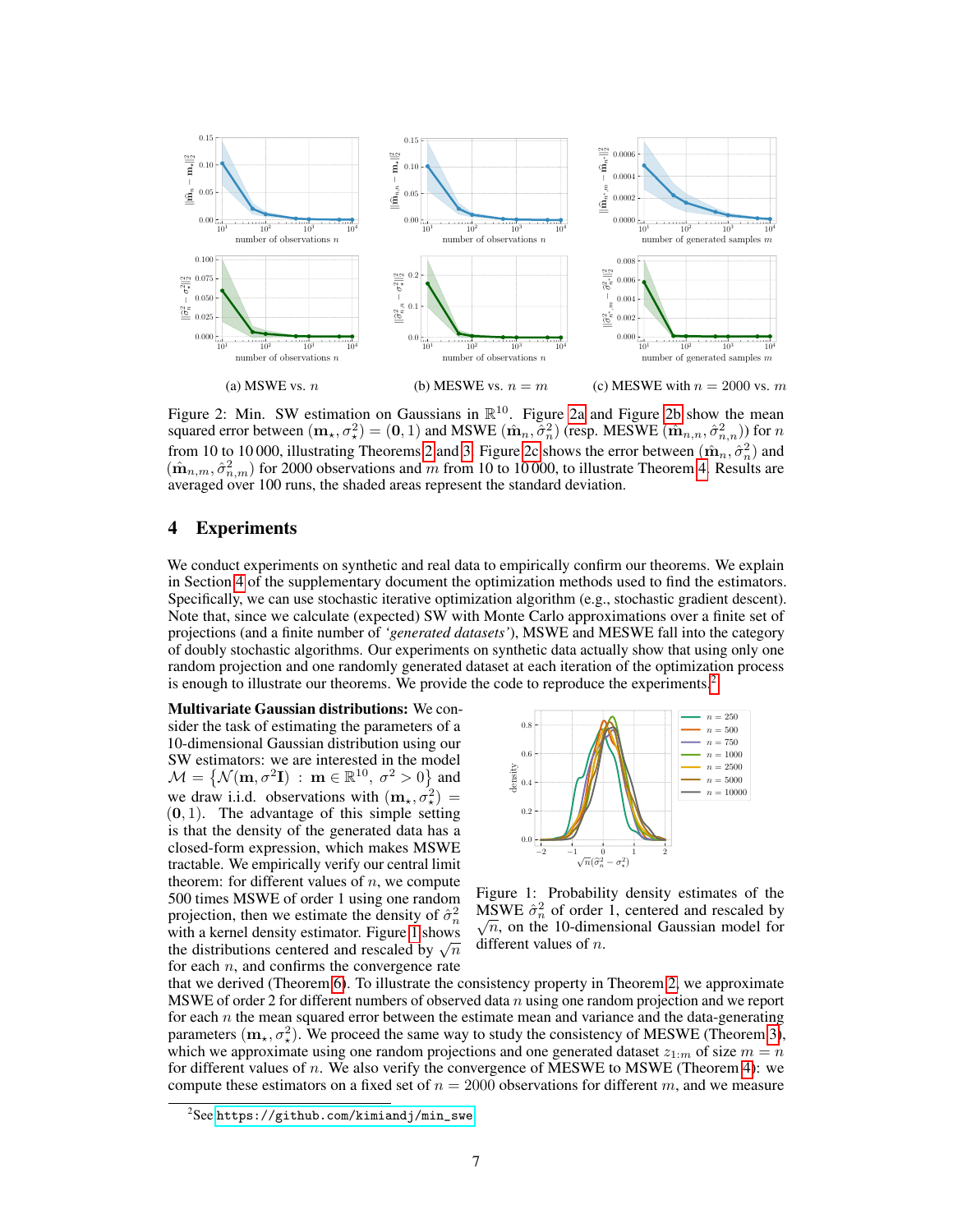

Figure 3: Min. SW estimation for the location parameter of multivariate elliptically contoured stable distributions. Figure 3a compares the quality of the estimation provided by SW and Wasserstein-based estimators as well as their average computational time, for different values of dimension d. Figure 3b and Figure 3c illustrate, for  $d = 10$ , the consistency of MESWE  $\hat{\mathbf{m}}_{n,m}$  and its convergence to the MSWE  $\hat{\mathbf{m}}_n$ . Results are averaged over 100 runs, the shaded area represent the standard deviation.

the error between them for each  $m$ . Results are shown in Figure 2. We see that our estimators indeed converge to  $(m_{\star}, \sigma_{\star}^2)$  as the number of observations increases (Figures 2a, 2b), and on a fixed observed dataset, MESWE converges to MSWE as we generate more samples (Figure 2c).

Multivariate elliptically contoured stable distributions: We focus on parameter inference for a subclass of multivariate stable distributions, called elliptically contoured stable distributions and denoted by  $\mathcal{E}\alpha\mathcal{S}_c$  [27]. Stable distributions refer to a family of heavy-tailed probability distributions that generalize Gaussian laws and appear as the limit distributions in the generalized central limit theorem [28]. These distributions have many attractive theoretical properties and have been proven useful in modeling financial [29] data or audio signals [30, 31]. While special univariate cases include Gaussian, Lévy and Cauchy distributions, the density of stable distributions has no general analytic form, which restricts their practical application, especially for the multivariate case.

If  $Y \in \mathbb{R}^d \sim \mathcal{E} \alpha \mathcal{S}_c(\Sigma, \mathbf{m})$ , then its joint characteristic function is defined for any  $\mathbf{t} \in \mathbb{R}^d$  as  $\mathbb{E}[\exp(it^T Y)] = \exp(-(t^T \Sigma t)^{\alpha/2} + it^T m)$ , where  $\Sigma$  is a positive definite matrix (akin to a correlation matrix),  $\mathbf{m} \in \mathbb{R}^d$  is a location vector (equal to the mean if it exists) and  $\alpha \in (0, 2)$ controls the thickness of the tail. Even though their densities cannot be evaluated easily, it is straightforward to sample from  $\mathcal{E}\alpha\mathcal{S}_c$  [27], therefore it is particularly relevant here to apply MESWE instead of MLE.

To demonstrate the computational advantage of MESWE over the minimum expected Wasserstein estimator [3, MEWE], we consider observations in  $\mathbb{R}^d$  i.i.d. from  $\mathcal{E} \alpha \mathcal{S}_c(\mathbf{I}, \mathbf{m}_\star)$  where each component of  $m_{\star}$  is 2 and  $\alpha = 1.8$ , and  $\mathcal{M} = \{ \mathcal{E} \alpha \mathcal{S}_c(\mathbf{I}, \mathbf{m}) : \mathbf{m} \in \mathbb{R}^d \}$ . The Wasserstein distance on multivariate data is either computed exactly by solving the linear program in (5), or approximated by solving a regularized version of this problem with Sinkhorn's algorithm [12]. The MESWE is approximated using 10 random projections and 10 sets of generated samples. Then, following the approach in [3], we use the gradient-free optimization method Nelder-Mead to minimize the Wasserstein and SW distances. We report on Figure 3a the mean squared error between each estimate and  $m_{\star}$ , as well as their average computational time for different values of dimension d. We see that MESWE provides the same quality of estimation as its Wasserstein-based counterparts while considerably reducing the computational time, especially in higher dimensions. We focus on this model in  $\mathbb{R}^{10}$  and we illustrate the consistency of the MESWE  $\hat{\mathbf{m}}_{n,m}$ , approximated with one random projection and one generated dataset, the same way as for the Gaussian model: see Figure 3b. To confirm the convergence of  $\hat{\mathbf{m}}_{n,m}$  to the MSWE  $\hat{\mathbf{m}}_{n}$ , we fix  $n = 100$  observations and we compute the mean squared error between the two approximate estimators (using one random projection and one generated dataset) for different values of  $m$  (Figure 3c). Note that the MSWE is approximated with the MESWE obtained for a large enough value of m:  $\hat{\mathbf{m}}_n \approx \hat{\mathbf{m}}_{n,10\,000}$ .

High-dimensional real data using GANs: Finally, we run experiments on image generation using the Sliced-Wasserstein Generator (SWG), an alternative GAN formulation based on the minimization of the SW distance [16]. Specifically, the generative modeling approach consists in introducing a random variable  $Z$  which takes value in  $Z$  with a fixed distribution, and then transforming  $Z$  through a neural network. This defines a parametric function  $T_{\theta} : Z \to Y$  that is able to produce images from a distribution  $\mu_{\theta}$ .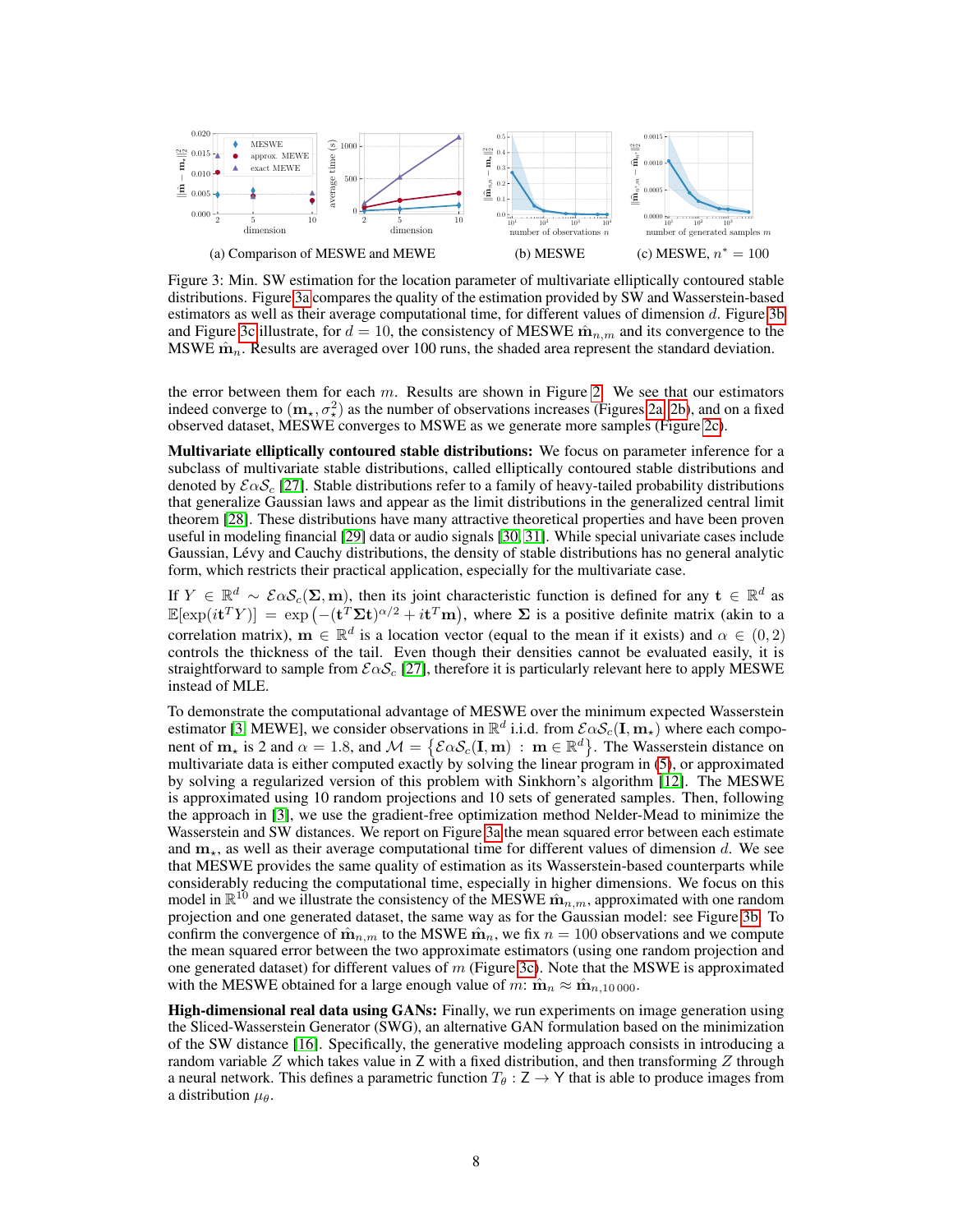The goal is to optimize the neural network parameters such that the generated images are close to the observed ones. [16] proposes to minimize the SW distance between  $\mu_{\theta}$ and the real data distribution over  $\theta$ as the generator objective, and train on MESWE in practice. For our experiments, we design a neural network with the fully-connected configuration given in [16, Appendix D] and we use the MNIST dataset, made of 60 000 training images and 10 000 test images of size  $28 \times 28$ . Our training objective is MESWE of order 2 approximated with 20 random projections and 20 different generated datasets. We



Figure 4: Mean-squared error between the training (test) loss for  $(n, m) \in \{(1, 1), (100, 20), (1000, 40), (10000, 60)\}\$ and the training (test) loss for  $(n, m) = (60000, 200)$  on MNIST using the SW generator. We trained for 20 000 iterations with the ADAM optimizer [32].

study the consistent behavior of the MESWE by training the neural network on different sizes  $n$ of training data and different numbers  $m$  of generated samples and by comparing the final training loss and test loss to the ones obtained when learning on the whole training dataset ( $n = 60000$ ) and  $m = 200$ . Results are averaged over 10 runs and shown on Figure 4, where the shaded areas correspond to the standard deviation over the runs. We observe that our results confirm Theorem 3.

We would like to point out that, in all of our experiments, the random projections used in the Monte Carlo average that estimates the integral in (7) were picked uniformly on  $\mathbb{S}^{d-1}$  (see Section 4 in the supplementary document for more details). The sampling on  $\mathbb{S}^{d-1}$  directly impacts the quality of the resulting approximation of SW, and might induce variance in practice when learning generative models. On the theoretical side, studying the asymptotic properties of SW-based estimators obtained with a finite number of projections is an interesting question (e.g., their behavior might depend on the sampling method or the number of projections used). We leave this study for future research.

## 5 Conclusion

The Sliced-Wasserstein distance has been an attractive metric choice for learning in generative models, where the densities cannot be computed directly. In this study, we investigated the asymptotic properties of estimators that are obtained by minimizing SW and the expected SW. We showed that (i) convergence in SW implies weak convergence of probability measures in general Wasserstein spaces, (ii) the estimators are consistent, (iii) the estimators converge to a random variable in distribution with a rate of  $\sqrt{n}$ . We validated our mathematical results on both synthetic data and neural networks. We believe that our techniques can be further extended to the extensions of SW such as [20, 33, 34].

#### Acknowledgements

The authors are grateful to Pierre Jacob for his valuable comments on an earlier version of this manuscript. This work is partly supported by the French National Research Agency (ANR) as a part of the FBIMATRIX project (ANR-16-CE23-0014) and by the industrial chair Machine Learning for Big Data from Télécom ParisTech. Alain Durmus acknowledges support from Polish National Science Center grant: NCN UMO-2018/31/B/ST1/00253.

#### References

- [1] J. Wolfowitz. The minimum distance method. *Ann. Math. Statist.*, 28(1):75–88, 03 1957.
- [2] A. Basu, H. Shioya, and C. Park. *Statistical Inference: The Minimum Distance Approach*. Chapman & Hall/CRC Monographs on Statistics & Applied Probability. CRC Press, 2011.
- [3] E. Bernton, P. E. Jacob, M. Gerber, and C. P. Robert. On parameter estimation with the Wasserstein distance. *Information and Inference: A Journal of the IMA*, Jan 2019.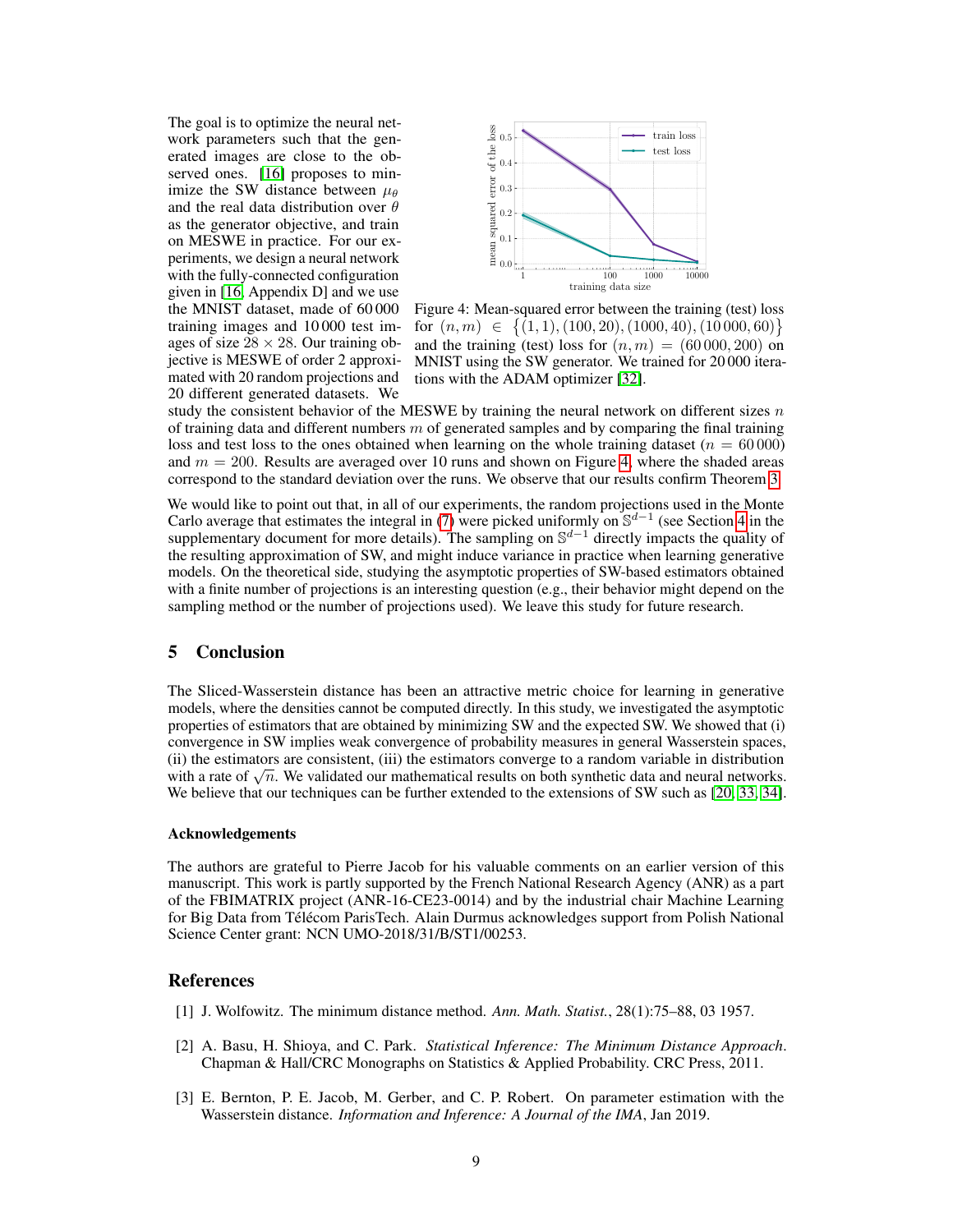- [4] Martin Arjovsky, Soumith Chintala, and Léon Bottou. Wasserstein generative adversarial networks. In *International Conference on Machine Learning*, pages 214–223, 2017.
- [5] Ilya Tolstikhin, Olivier Bousquet, Sylvain Gelly, and Bernhard Schoelkopf. Wasserstein autoencoders. *arXiv preprint arXiv:1711.01558*, 2017.
- [6] Aude Genevay, Gabriel Peyré, and Marco Cuturi. Learning generative models with Sinkhorn divergences. *arXiv preprint arXiv:1706.00292*, 2017.
- [7] Giorgio Patrini, Marcello Carioni, Patrick Forre, Samarth Bhargav, Max Welling, Rianne van den Berg, Tim Genewein, and Frank Nielsen. Sinkhorn autoencoders. *arXiv preprint arXiv:1810.01118*, 2018.
- [8] Jonas Adler and Sebastian Lunz. Banach Wasserstein GAN. In *Advances in Neural Information Processing Systems*, pages 6754–6763, 2018.
- [9] Aude Genevay, Gabriel Peyré, and Marco Cuturi. GAN and VAE from an optimal transport point of view. *arXiv preprint arXiv:1706.01807*, 2017.
- [10] Olivier Bousquet, Sylvain Gelly, Ilya Tolstikhin, Carl-Johann Simon-Gabriel, and Bernhard Schoelkopf. From optimal transport to generative modeling: the vegan cookbook. *arXiv preprint arXiv:1705.07642*, 2017.
- [11] Shuang Liu, Olivier Bousquet, and Kamalika Chaudhuri. Approximation and convergence properties of generative adversarial learning. In *Advances in Neural Information Processing Systems*, pages 5545–5553, 2017.
- [12] Marco Cuturi. Sinkhorn distances: Lightspeed computation of optimal transport. In *Advances in Neural Information Processing Systems*, pages 2292–2300, 2013.
- [13] J. Rabin, G. Peyré, J. Delon, and M. Bernot. Wasserstein barycenter and its application to texture mixing. In Alfred M. Bruckstein, Bart M. ter Haar Romeny, Alexander M. Bronstein, and Michael M. Bronstein, editors, *Scale Space and Variational Methods in Computer Vision*, pages 435–446, 2012.
- [14] Nicolas Bonnotte. *Unidimensional and Evolution Methods for Optimal Transportation*. PhD thesis, Paris 11, 2013.
- [15] N. Bonneel, J. Rabin, G. Peyré, and H. Pfister. Sliced and Radon Wasserstein barycenters of measures. *Journal of Mathematical Imaging and Vision*, 51(1):22–45, 2015.
- [16] Ishan Deshpande, Ziyu Zhang, and Alexander G Schwing. Generative modeling using the sliced Wasserstein distance. In *IEEE Conference on Computer Vision and Pattern Recognition*, pages 3483–3491, 2018.
- [17] Soheil Kolouri, Phillip E. Pope, Charles E. Martin, and Gustavo K. Rohde. Sliced Wasserstein auto-encoders. In *International Conference on Learning Representations*, 2019.
- [18] Antoine Liutkus, Umut Şimşekli, Szymon Majewski, Alain Durmus, and Fabian-Robert Stoter. Sliced-Wasserstein flows: Nonparametric generative modeling via optimal transport and diffusions. In *International Conference on Machine Learning*, 2019.
- [19] Jiqing Wu, Zhiwu Huang, Wen Li, Janine Thoma, and Luc Van Gool. Sliced wasserstein generative models. In *IEEE Conference on Computer Vision and Pattern Recognition*, 2019.
- [20] Ishan Deshpande, Yuan-Ting Hu, Ruoyu Sun, Ayis Pyrros, Nasir Siddiqui, Sanmi Koyejo, Zhizhen Zhao, David Forsyth, and Alexander Schwing. Max-Sliced Wasserstein distance and its use for GANs. In *IEEE Conference on Computer Vision and Pattern Recognition*, 2019.
- [21] Patrick Billingsley. *Convergence of probability measures*. Wiley Series in Probability and Statistics: Probability and Statistics. John Wiley & Sons Inc., New York, second edition, 1999. A Wiley-Interscience Publication.
- [22] Cédric Villani. *Optimal Transport: Old and New*. Grundlehren der mathematischen Wissenschaften. Springer, 2009 edition, September 2008.